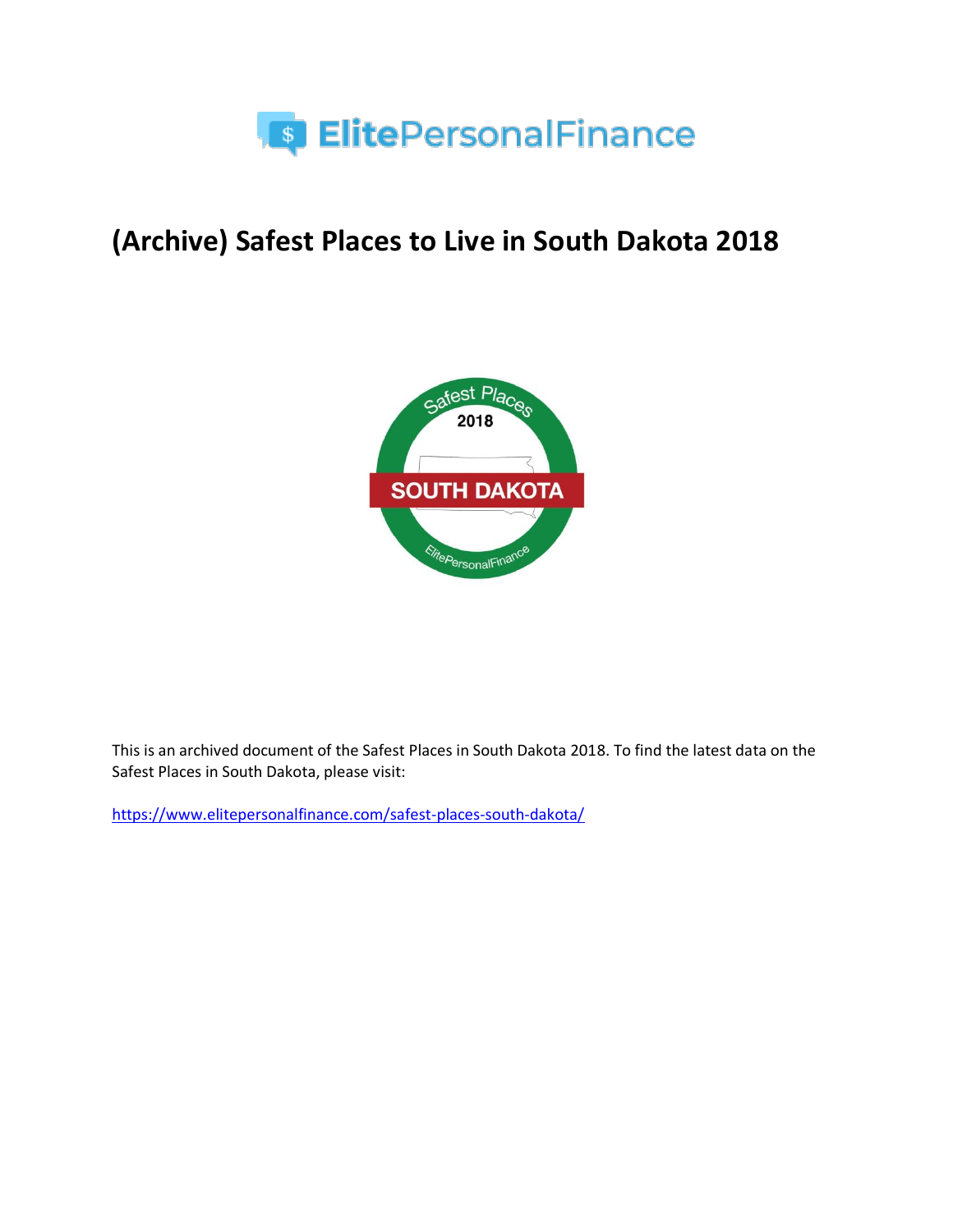### **20 Safest Places in South Dakota 2018**

|                | Rank State             |        | Population Total Number of Crimes Crime Score |      |
|----------------|------------------------|--------|-----------------------------------------------|------|
| $\mathbf{1}$   | <b>Brandon</b>         | 10,090 | $\boldsymbol{0}$                              | 0.00 |
| $\overline{2}$ | North Sioux City 2,766 |        | $\mathbf{1}$                                  | 0.36 |
| 3              | Summerset              | 2,499  | $\mathbf{1}$                                  | 0.40 |
| $\overline{4}$ | <b>Hot Springs</b>     | 3,540  | $\overline{2}$                                | 0.56 |
| 5              | Lead                   | 2,990  | $\overline{2}$                                | 0.67 |
| 6              | Lennox                 | 2,364  | 3                                             | 1.27 |
| 7              | Madison                | 7,584  | 11                                            | 1.45 |
| 8              | <b>Brookings</b>       | 24,198 | 36                                            | 1.49 |
| 9              | <b>Belle Fourche</b>   | 5,662  | 9                                             | 1.59 |
| 10             | Tea                    | 5,261  | 9                                             | 1.71 |
| 11             | Canton                 | 3,437  | 6                                             | 1.75 |
| 12             | <b>Sturgis</b>         | 6,868  | 18                                            | 2.62 |
| 13             | Winner                 | 2,850  | 8                                             | 2.81 |
| 14             | Sisseton               | 2,426  | 8                                             | 3.30 |
| 15             | <b>Box Elder</b>       | 9,623  | 32                                            | 3.33 |
| 16             | Aberdeen               | 28,800 | 99                                            | 3.44 |
| 17             | Spearfish              | 11,697 | 41                                            | 3.51 |
| 18             | Watertown              | 22,283 | 81                                            | 3.64 |
| 19             | Huron                  | 13,204 | 49                                            | 3.71 |
| 20             | Wagner                 | 1,589  | 6                                             | 3.78 |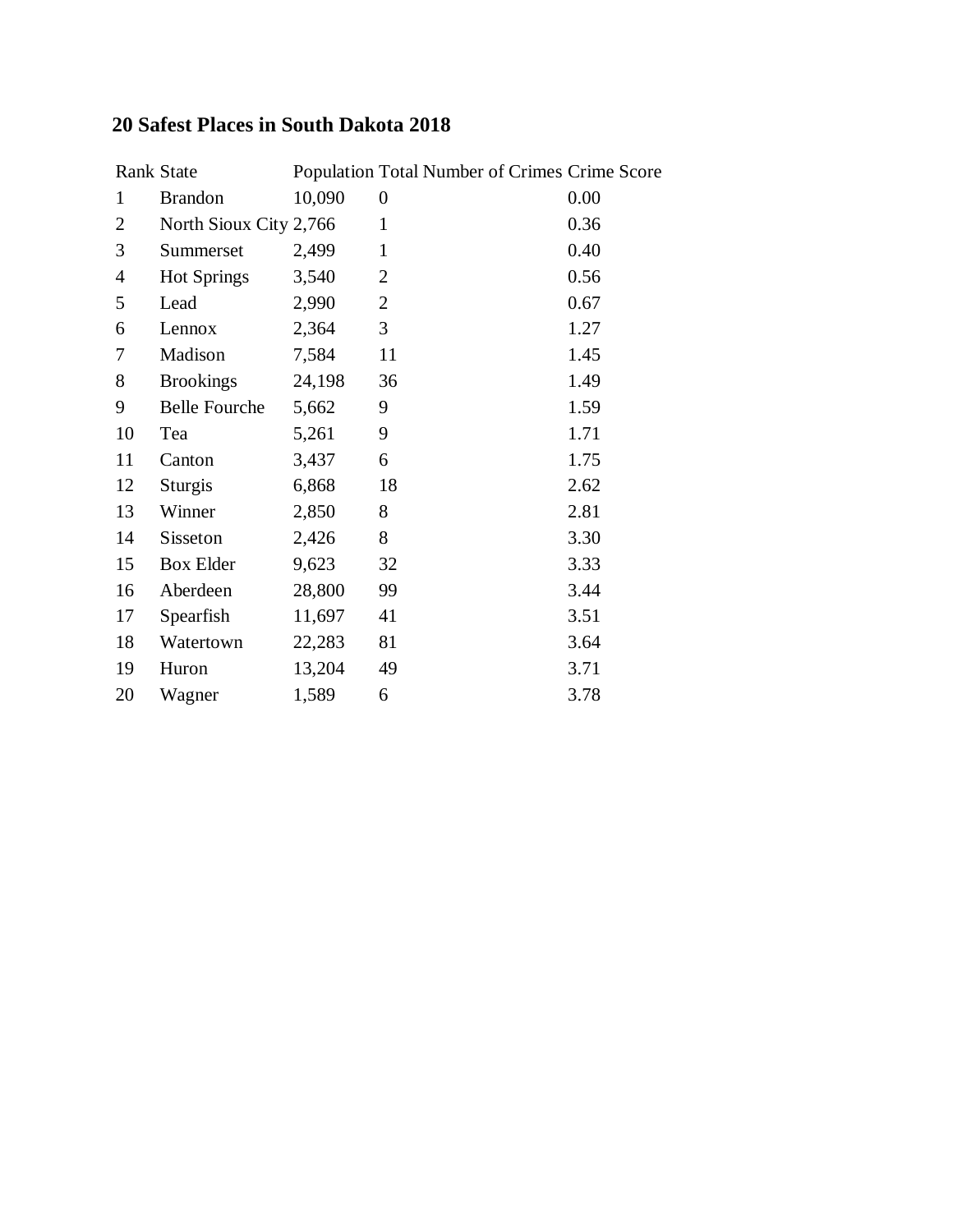## **Under 3,000 Residents**

|    | <b>Rank State</b>      |       | Population Total Number of Crimes Crime Score |       |
|----|------------------------|-------|-----------------------------------------------|-------|
| 1  | North Sioux City 2,766 |       | 1                                             | 0.36  |
| 2  | Summerset              | 2,499 | 1                                             | 0.40  |
| 3  | Lead                   | 2,990 | 2                                             | 0.67  |
| 4  | Whitewood              | 931   | 1                                             | 1.07  |
| 5  | Lennox                 | 2,364 | 3                                             | 1.27  |
| 6  | Winner                 | 2,850 | 8                                             | 2.81  |
| 7  | Sisseton               | 2,426 | 8                                             | 3.30  |
| 8  | Wagner                 | 1,589 | 6                                             | 3.78  |
| 9  | Deadwood               | 1,262 | 5                                             | 3.96  |
| 10 | Chamberlain            | 2,364 | 10                                            | 4.23  |
| 11 | Flandreau              | 2,331 | 19                                            | 8.15  |
| 12 | Martin                 | 1,071 | 28                                            | 26.14 |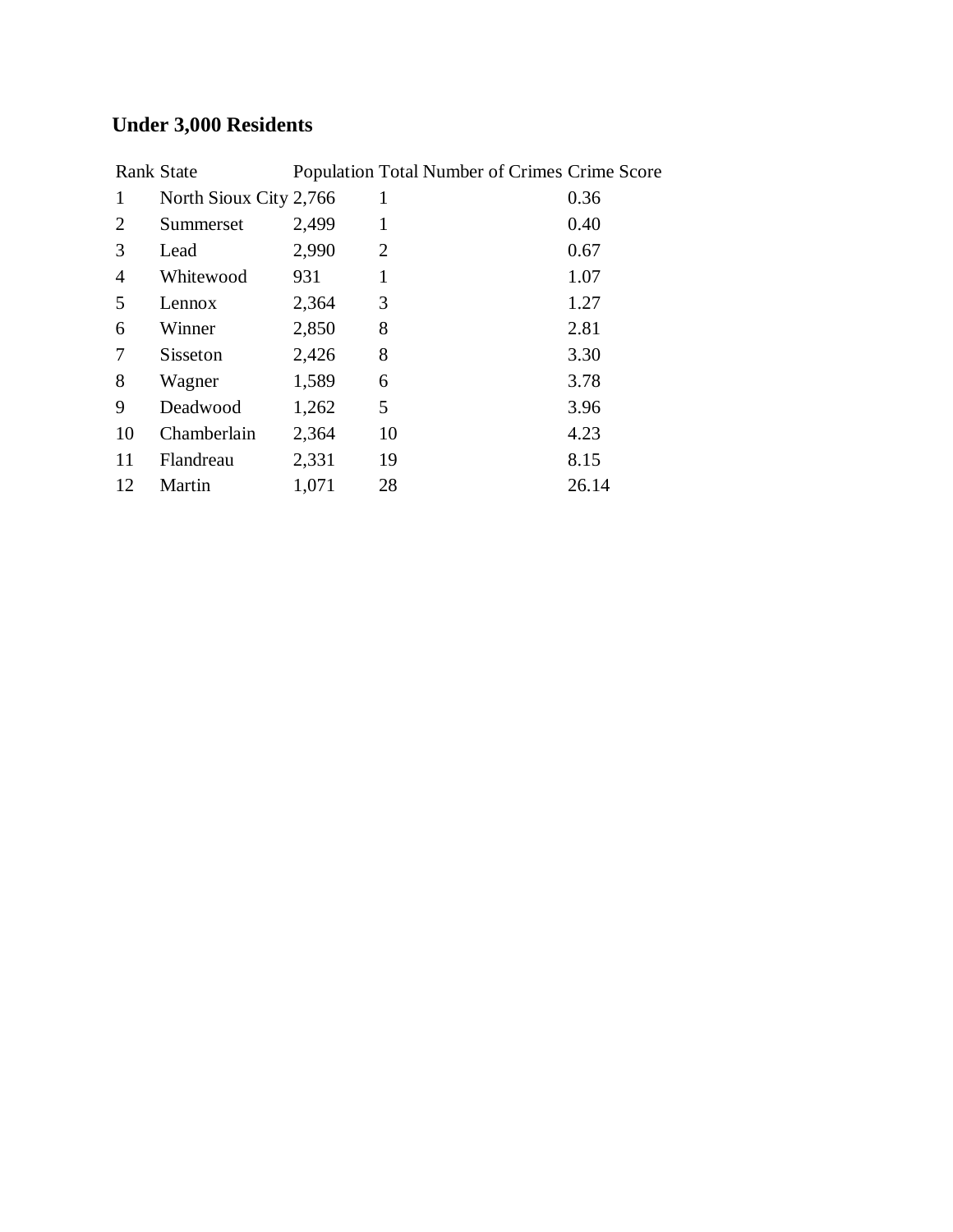## **3,000 – 10,000 Residents**

|   | <b>Rank State</b>   |       | Population Total Number of Crimes Crime Score |      |
|---|---------------------|-------|-----------------------------------------------|------|
|   | <b>Hot Springs</b>  | 3,540 | 2                                             | 0.56 |
| 2 | Madison             | 7,584 | 11                                            | 1.45 |
| 3 | Belle Fourche 5,662 |       | 9                                             | 1.59 |
| 4 | Tea                 | 5,261 | 9                                             | 1.71 |
| 5 | Canton              | 3,437 | 6                                             | 1.75 |
| 6 | Sturgis             | 6,868 | 18                                            | 2.62 |
| 7 | <b>Box Elder</b>    | 9,623 | 32                                            | 3.33 |
| 8 | Mobridge            | 3,587 | 14                                            | 3.90 |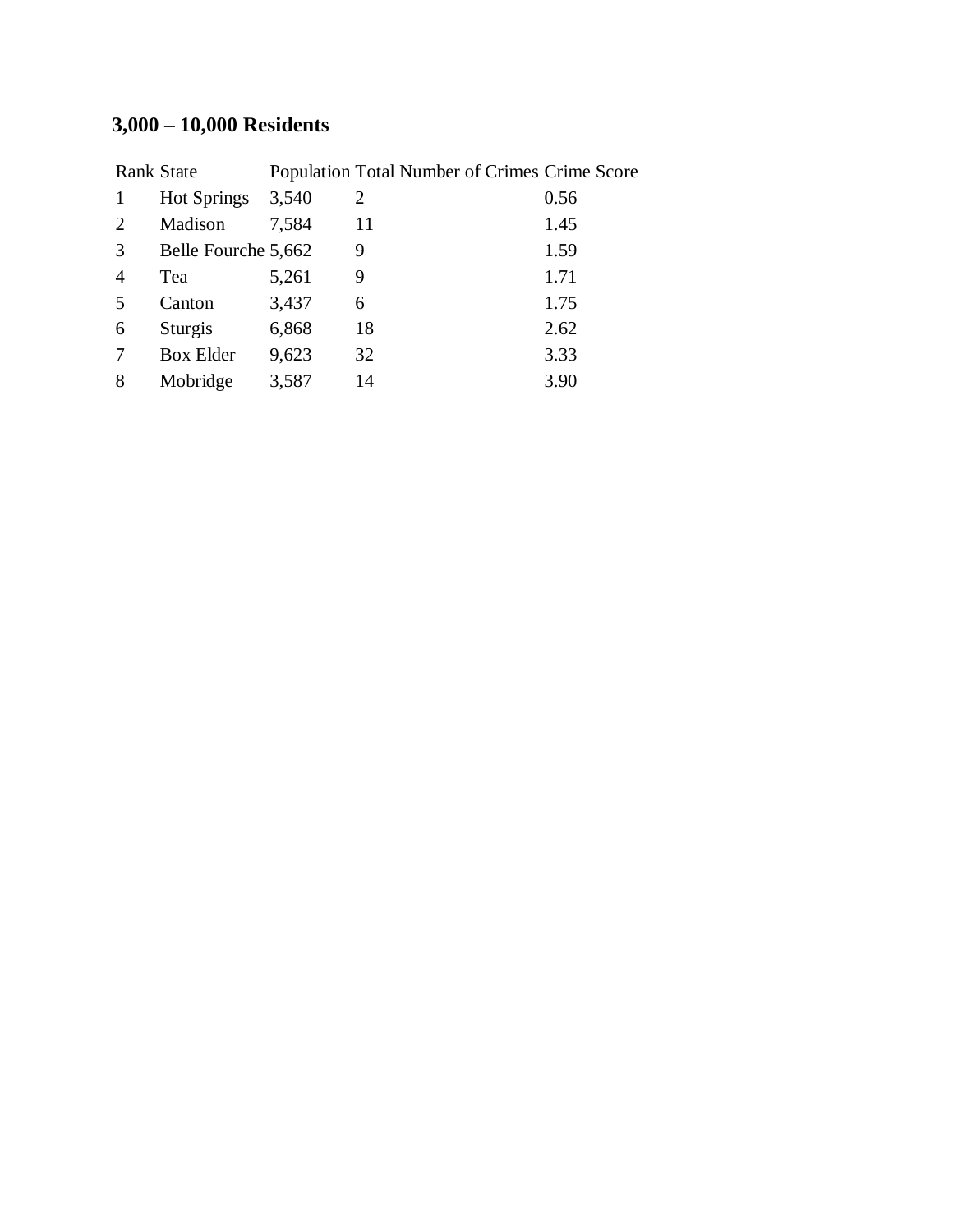## **10,000 – 30,000 Residents**

|                | Rank State        |        | Population Total Number of Crimes Crime Score |      |
|----------------|-------------------|--------|-----------------------------------------------|------|
| 1              | <b>Brandon</b>    | 10,090 | 0                                             | 0.00 |
| 2              | Brookings 24,198  |        | 36                                            | 1.49 |
| 3              | Aberdeen 28,800   |        | 99                                            | 3.44 |
| $\overline{4}$ | Spearfish 11,697  |        | 41                                            | 3.51 |
| 5              | Watertown 22,283  |        | 81                                            | 3.64 |
| 6              | Huron             | 13,204 | 49                                            | 3.71 |
| 7              | Yankton           | 14,579 | 57                                            | 3.91 |
| 8              | Pierre            | 14,064 | 55                                            | 3.91 |
| 9              | Vermillion 10,892 |        | 43                                            | 3.95 |
| 10             | Mitchell          | 15,806 | 88                                            | 5.57 |